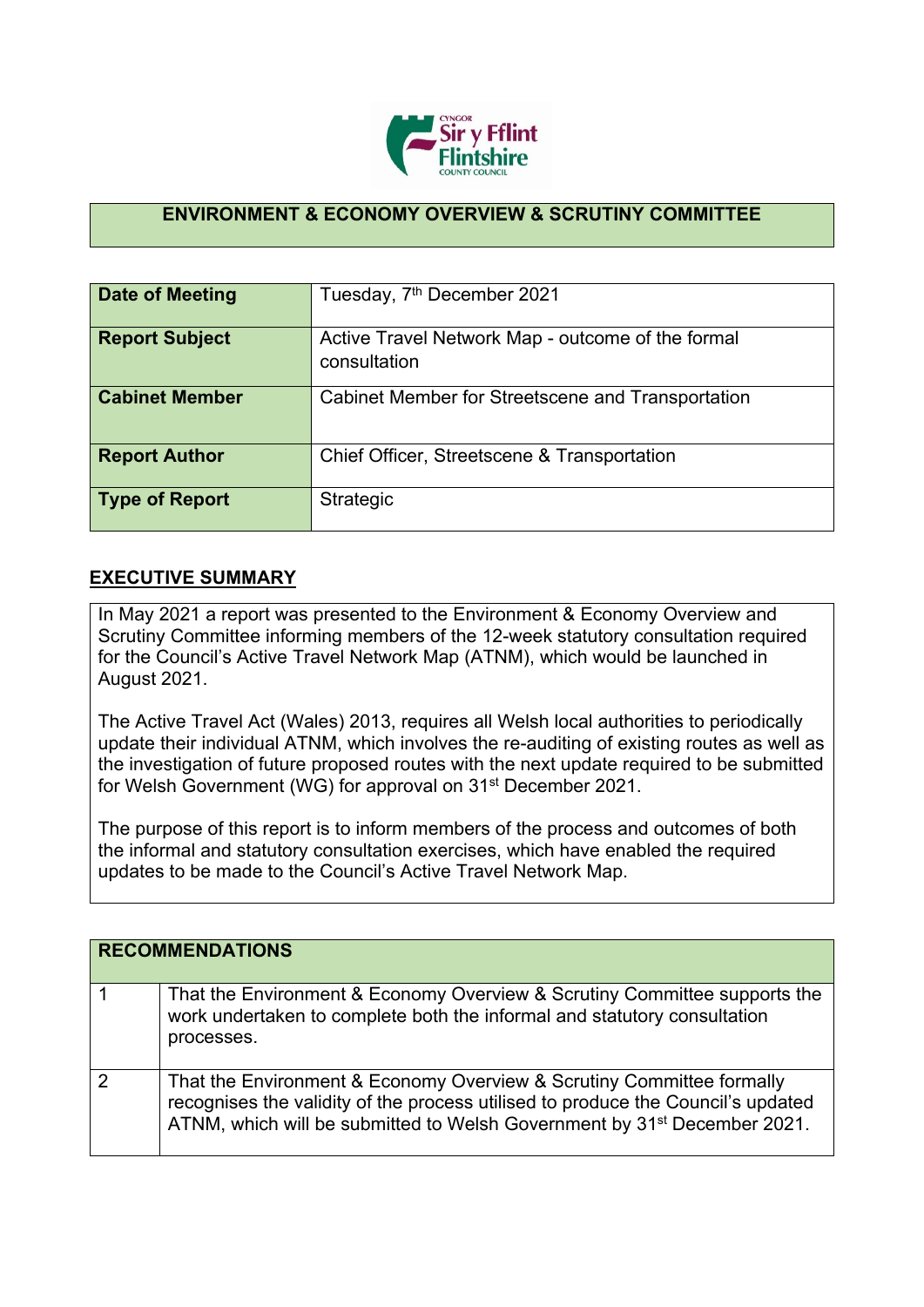## **REPORT DETAILS**

| 1.00 | <b>Explaining the Active Travel Network Map Consultation</b>                                                                                                                                                                                                                                                                                                                                                                                                                                                                                                                                                                                                                                                                                                                                                                                                                                                                                                                                                                                                                                     |
|------|--------------------------------------------------------------------------------------------------------------------------------------------------------------------------------------------------------------------------------------------------------------------------------------------------------------------------------------------------------------------------------------------------------------------------------------------------------------------------------------------------------------------------------------------------------------------------------------------------------------------------------------------------------------------------------------------------------------------------------------------------------------------------------------------------------------------------------------------------------------------------------------------------------------------------------------------------------------------------------------------------------------------------------------------------------------------------------------------------|
| 1.01 | The Active Travel (Wales) Act 2013 aims to make walking and cycling the<br>natural mode of choice for short everyday journeys or as part of a longer journey<br>in combination with other sustainable modes of travel. Its purpose is to enable<br>more people to choose active travel as a viable alternative to using their cars,<br>where it is suitable for them to do so.                                                                                                                                                                                                                                                                                                                                                                                                                                                                                                                                                                                                                                                                                                                   |
| 1.02 | In May 2021 a report was taken to the Environment & Economy Overview and<br>Scrutiny Committee to inform members of the 12-week statutory consultation on<br>the Council's active travel network map (ATNM), which would be launched in<br>August 2021. A copy of the original report has been included within Appendix<br>1 for information.                                                                                                                                                                                                                                                                                                                                                                                                                                                                                                                                                                                                                                                                                                                                                    |
| 1.03 | Local authorities have a duty to make year on year improvements to their active<br>travel routes and related facilities. Under this duty, local authorities are required<br>to build new active travel infrastructure, as well as improve the existing<br>infrastructure. One of the ways that local authorities have to demonstrate to<br>Welsh Government that they have delivered this duty is through the revision of<br>the ATNM, which requires all Welsh local authorities to periodically update their<br>individual maps. This requires the re-auditing of existing routes as well as the<br>investigation of future proposed routes. The Act requires local authorities to<br>submit their ATNM to Welsh Ministers no later than three years after the date on<br>which their ATNM was last approved, though the act gives Welsh Ministers the<br>power to specify a different time period by issuing a direction. At the three-year<br>review point, there should be a measurable difference between the number and<br>length of existing routes on any previous map and the new one. |
| 1.04 | Whilst updates to the local authority active travel maps were originally required<br>for submission in September 2020, due to the ongoing impacts of the Covid-19<br>pandemic, the submission deadline was extended to 31 <sup>st</sup> December 2021.                                                                                                                                                                                                                                                                                                                                                                                                                                                                                                                                                                                                                                                                                                                                                                                                                                           |
| 1.05 | In order to both develop and update the Council's ATNM, we have worked<br>closely with Sustrans to undertake a review of the existing routes as well as the<br>development of potential new routes for inclusion on the forthcoming ATNM.<br>This important piece of work has allowed any already identified new routes to be<br>updated on the Council's ATNM prior to engagement with key stakeholders.                                                                                                                                                                                                                                                                                                                                                                                                                                                                                                                                                                                                                                                                                        |
| 1.06 | A two stage consultation process was undertaken subsequently, which<br>consisted of both an informal and a statutory consultation exercise. An overview<br>of the process has been provided below for information: -                                                                                                                                                                                                                                                                                                                                                                                                                                                                                                                                                                                                                                                                                                                                                                                                                                                                             |
|      | Stage One - Informal engagement exercise                                                                                                                                                                                                                                                                                                                                                                                                                                                                                                                                                                                                                                                                                                                                                                                                                                                                                                                                                                                                                                                         |
|      | Informal community engagement events began early in 2021, which allowed<br>people to positively input into the process by identifying local issues and<br>suggesting developments and improvements (which may include new routes)<br>within their local areas.                                                                                                                                                                                                                                                                                                                                                                                                                                                                                                                                                                                                                                                                                                                                                                                                                                   |
|      | Running concurrently with this, audits were also undertaken to establish the<br>suitability of any routes created since the last map submission and, where<br>appropriate, these were added to the updated draft as existing routes.                                                                                                                                                                                                                                                                                                                                                                                                                                                                                                                                                                                                                                                                                                                                                                                                                                                             |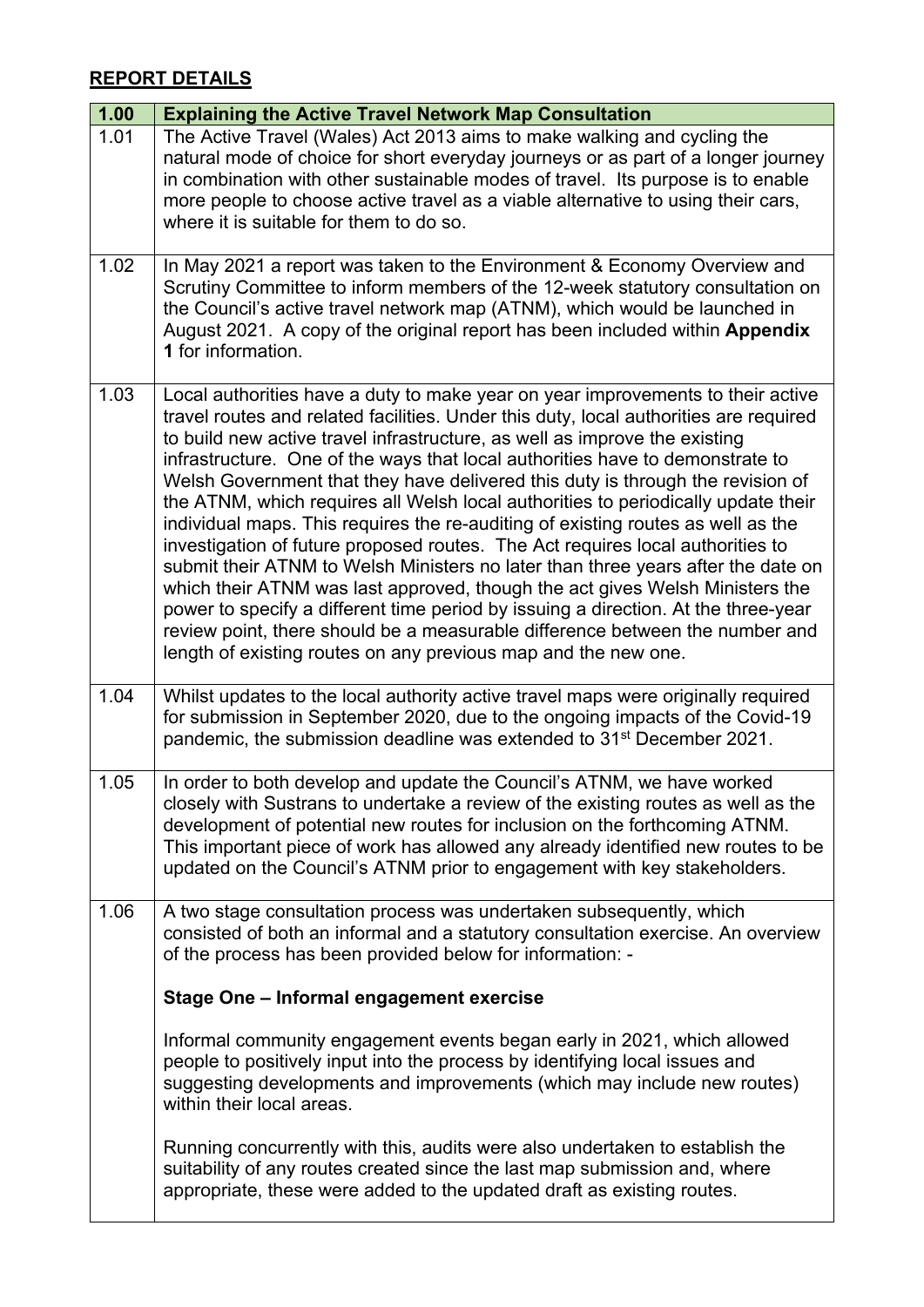| 1.07 | Whilst in in previous years, a number of workshops and community engagement<br>events were held with schools, local forums and with Town and Community<br>Councils, this approach has not been possible due to the restrictions associated<br>with the Covid-19 pandemic.                                                                                                                                                                                                                                                                                                                                                          |
|------|------------------------------------------------------------------------------------------------------------------------------------------------------------------------------------------------------------------------------------------------------------------------------------------------------------------------------------------------------------------------------------------------------------------------------------------------------------------------------------------------------------------------------------------------------------------------------------------------------------------------------------|
|      | Consequently, to assist with public engagement, we have utilised an online<br>bilingual consultation tool known as 'Commonplace,' which was licensed for use<br>through Welsh Government (https://flintshire.commonplace.is/).                                                                                                                                                                                                                                                                                                                                                                                                     |
|      | This online community engagement platform has made it easy for local<br>communities to record and reference comments, suggestions and proposals via<br>the use of a digital mapping system with over 4,000 visitors to the site and<br>almost 3,000 contributions to date.                                                                                                                                                                                                                                                                                                                                                         |
|      | The informal consultation was made available on the Council's website and was<br>promoted through direct email to a list of stakeholders and through social media.<br>Additionally, ward member specific workshops were conducted to ensure that<br>local knowledge input was maximised in route identification.                                                                                                                                                                                                                                                                                                                   |
|      | An opportunity was also provided for people to contact us directly via other<br>mediums and for officers to add their input on their behalf.                                                                                                                                                                                                                                                                                                                                                                                                                                                                                       |
| 1.08 | <b>Stage Two - Statutory Consultation</b>                                                                                                                                                                                                                                                                                                                                                                                                                                                                                                                                                                                          |
|      | Following completion of the informal engagement exercise, the draft ATNM was<br>updated prior to the undertaking of the 12-week statutory consultation period,<br>which commenced in August 2021 and has since ended on 1 <sup>st</sup> November 2021.                                                                                                                                                                                                                                                                                                                                                                             |
|      | As per stage one of the process, the updated ATNM map was made available<br>through a second Commonplace web page (https://flintshire2.commonplace.is/)<br>which allowed people to review and check the additions and, if necessary,<br>inform us of any errors or omissions in readiness for the final map submission to<br>the Welsh Government.                                                                                                                                                                                                                                                                                 |
|      | During this 12-week period, the consultation was made available on the<br>Council's website and was promoted through direct email to a list of<br>stakeholders and social media. The direct email to stakeholders included a link<br>to the online map-based consultation with a 'call to action' to share the<br>opportunity to verify the draft as widely as possible, whilst also requesting<br>feedback on the proposals. Again, for those who may not be computer<br>orientated, an opportunity was also provided for people to contact us directly via<br>other mediums and for officers to add their input on their behalf. |
|      | Data received during this process will be used to further amend the ATNM to<br>reflect any errors and omissions with a view to a final draft of the map being<br>submitted to Welsh Government for approval by 31 <sup>st</sup> December 2021.                                                                                                                                                                                                                                                                                                                                                                                     |
| 1.09 | In addition to the statutory consultation and to ensure ongoing community<br>consultation and engagement, an Active Travel Engagement Group (ATEG) has<br>also been convened, which not only fed into the statutory process, but will also<br>serve as a conduit for ongoing consultation and engagement with local<br>communities.                                                                                                                                                                                                                                                                                                |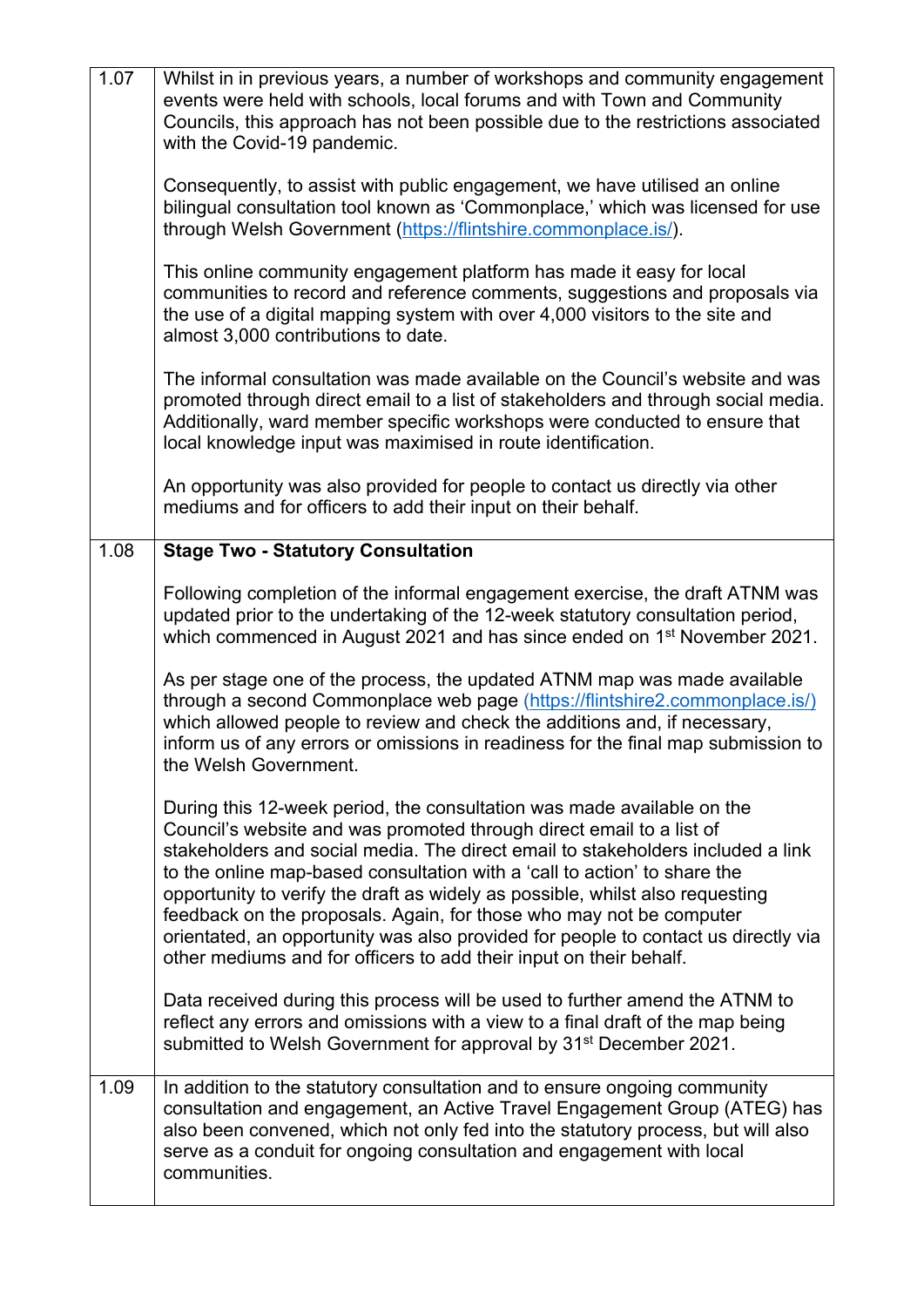| 1.10 | Prior to the Council's updated ATNM being submitted to the WG in December<br>2021 and in order to form the basis of future bids to WG, any proposed routes<br>and associated improvements will then be further assessed utilising a Welsh<br>Government prioritisation matrix, which takes into consideration relevant factors<br>such as: |  |
|------|--------------------------------------------------------------------------------------------------------------------------------------------------------------------------------------------------------------------------------------------------------------------------------------------------------------------------------------------|--|
|      | cost<br>casualty data<br>traffic speeds/flows<br>proximity to - education, employment, retail, tourism, community, health,<br>transport interchanges and enterprise zones<br>• audit scores risks and deliverability                                                                                                                       |  |

| 2.00 | <b>RESOURCE IMPLICATIONS</b>                                                                                                                                                                                |
|------|-------------------------------------------------------------------------------------------------------------------------------------------------------------------------------------------------------------|
| 2.01 | The implementation of the updated ATNM will be funded via the Council's Core<br>Active Travel Fund allocation provided by Welsh Government.                                                                 |
| 2.02 | Any additional resource required for the undertaking of both the audit and<br>prioritisation exercises will be funded via the Council's Core Active Travel Fund<br>allocation provided by Welsh Government. |

| 3.00 | <b>IMPACT ASSESSMENT AND RISK MANAGEMENT</b> |                                                                                                                                                                                                                                                                                                                                                                                                                                                                                                                                   |  |
|------|----------------------------------------------|-----------------------------------------------------------------------------------------------------------------------------------------------------------------------------------------------------------------------------------------------------------------------------------------------------------------------------------------------------------------------------------------------------------------------------------------------------------------------------------------------------------------------------------|--|
| 3.01 |                                              | Ways of Working (Sustainable Development) Principles Impact                                                                                                                                                                                                                                                                                                                                                                                                                                                                       |  |
|      | Long-term                                    | <b>Positive</b> – The move to low carbon<br>sustainable transport options aligns itself<br>with the long term aspirations of The<br>Environment (Wales) Act, The Well-Being<br>of Future Generations (Wales) Act & The<br>Air Quality Standards (Wales) Regulations.<br>The concept is also strongly endorsed<br>within the Council's Council Plan under the<br>priority of a 'Green Council' for which is<br>reinforced by the Council's approach to<br>integrated and sustainable transport.                                    |  |
|      | Prevention                                   | <b>Positive</b> – The development of<br>sustainable transport options will reinforce<br>the Council's commitment to climate<br>change whilst also facilitating a vision for a<br>zero carbon future as defined within WG<br>legislation. Implementation of the required<br>infrastructure will provide reliance to<br>County's highway network also boost the<br>Council's status as a 'key player' within the<br>region thus reducing the risk of public<br>abandonment in terms of tourism,<br>residential and business growth. |  |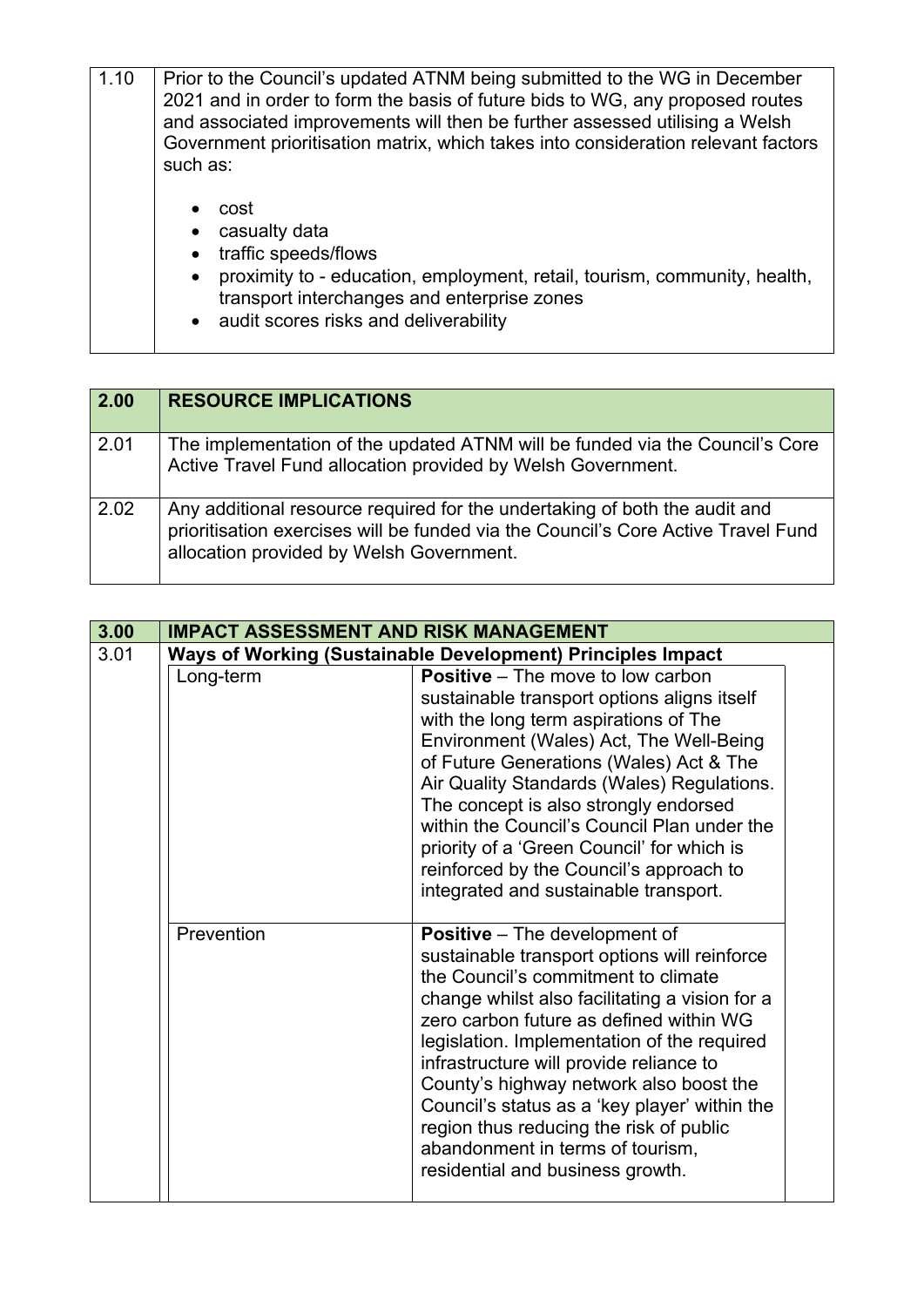| Integration                    | <b>Positive – The development of multimodal</b><br>integrated transport options (with an<br>emphasis on Active Travel) is key to the<br>success of a sustainable, integrated<br>transport network.                                                                                                                                                                                                                                                                 |
|--------------------------------|--------------------------------------------------------------------------------------------------------------------------------------------------------------------------------------------------------------------------------------------------------------------------------------------------------------------------------------------------------------------------------------------------------------------------------------------------------------------|
| Collaboration                  | <b>Positive</b> – The continual development of a<br>fit for purpose Cycle Network contained<br>within a wider Integrated Transport<br>Strategy will enable FCC to work with local<br>authorities across the region in order to<br>standardise the provision of infrastructure.<br>The nature of this approach recognises the<br>importance of strategic cross-border<br>movements to the local economy in terms<br>of commuter movements, business and<br>tourism. |
|                                | <b>Positive</b> – Progression of the Council's<br>Core Active Travel Network thus far<br>demonstrates Flintshire's engagement with<br>key stakeholders both cross border and<br>within WG.                                                                                                                                                                                                                                                                         |
| <b>Well-being Goals Impact</b> |                                                                                                                                                                                                                                                                                                                                                                                                                                                                    |
| <b>Prosperous Wales</b>        | <b>Positive</b> – The continual development of a<br>fit for purpose Integrated Transport<br>Strategy with an emphasis on sustainable<br>modes will boost the Council's status as a<br>'key player' within the region thus reducing<br>the risk of public abandonment in terms of<br>tourism, residential and business growth.                                                                                                                                      |
| <b>Resilient Wales</b>         | Positive - The continual development of a<br>fit for purpose walking and cycling network<br>is key to the success of a sustainable,<br>integrated transport network.                                                                                                                                                                                                                                                                                               |
| <b>Healthier Wales</b>         | <b>Positive - The promotion and utilisation of</b><br>active and sustainable transport modes<br>provide obvious benefits to air quality<br>through the reduction of Co2 emissions as                                                                                                                                                                                                                                                                               |
|                                | well as improving people's fitness and<br>mental wellbeing. This approach will also<br>greatly assist the Council to achieve<br>decarbonisation targets set within Central<br>and WG legislation.                                                                                                                                                                                                                                                                  |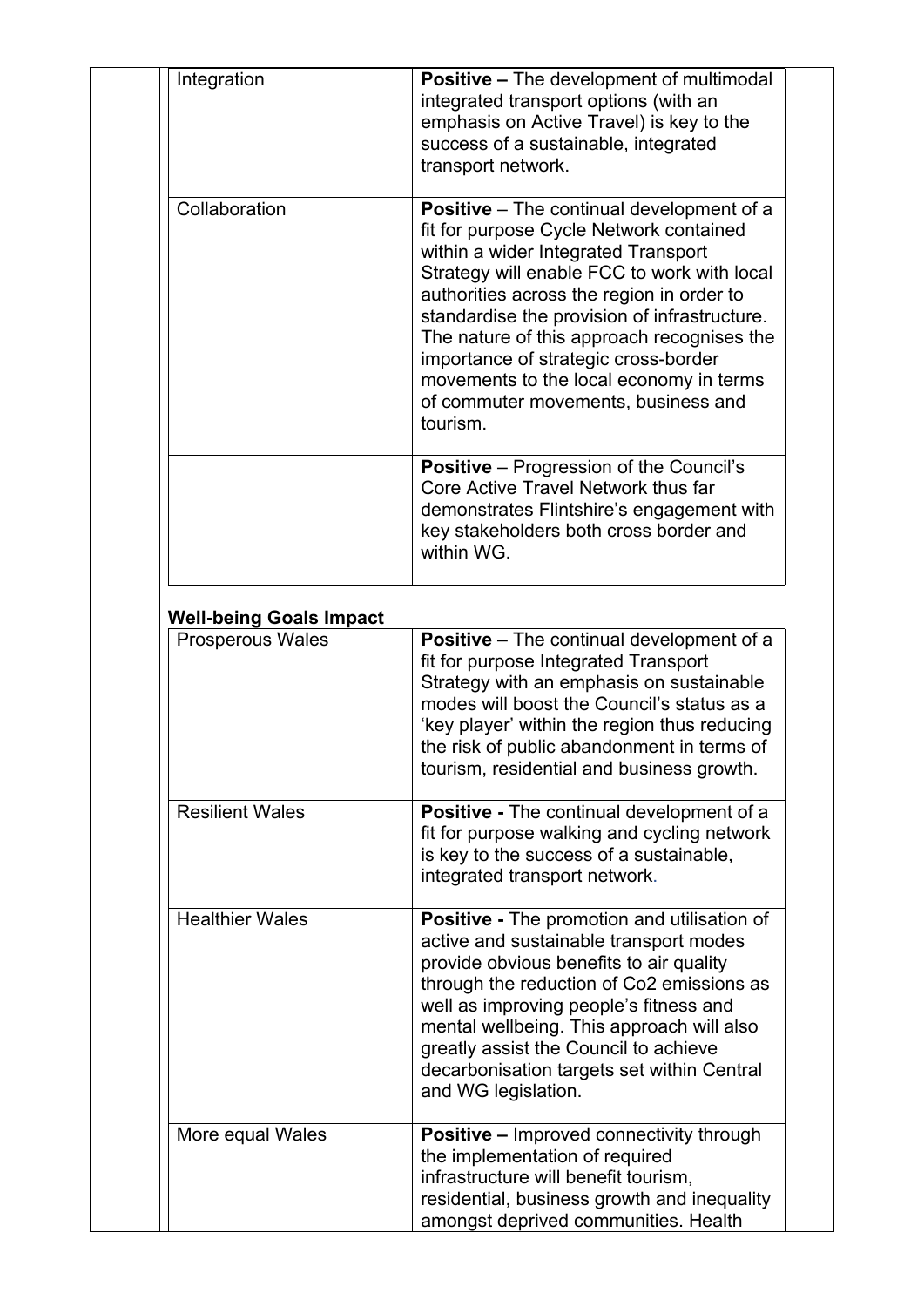|                            | benefits obtained from improved air quality<br>and increased levels of exercise will<br>benefit the Council's most deprived<br>communities, often associated with<br>densely populated areas.                                                                              |
|----------------------------|----------------------------------------------------------------------------------------------------------------------------------------------------------------------------------------------------------------------------------------------------------------------------|
| <b>Cohesive Wales</b>      | <b>Positive – The visible presence of active</b><br>and sustainable transport options within<br>the County will have a positive effect on<br>public awareness whilst displaying the<br>Council's outward commitment to climate<br>change.                                  |
| <b>Vibrant Wales</b>       | <b>Positive – A move to active and</b><br>sustainable transport modes will improve<br>the quality and sustainability of the natural<br>environment whilst providing benefits to<br>the local and regional economy in terms of<br>tourism, residential and business growth. |
| Globally responsible Wales | <b>Positive - The continual development of a</b><br>fit for purpose Integrated Transport<br>Strategy will reinforce the Council's<br>commitment to climate change whilst also<br>striving to achieve a zero carbon future as<br>defined within Central and WG legislation. |

| 4.00 | <b>CONSULTATIONS REQUIRED/CARRIED OUT</b>                                                 |
|------|-------------------------------------------------------------------------------------------|
| 4.01 | Stage One - Informal engagement exercises undertaken in early 2021                        |
| 4.02 | Stage Two – 12-week statutory consultation undertaken between August and<br>November 2021 |
| 4.03 | Ward member specific workshops                                                            |
| 4.04 | Active Travel Engagement Group (ATEG) initiation and subsequent<br>consultation           |
| 4.05 | With Cabinet Member for Streetscene & Transportation                                      |
| 4.06 | With Streetscene & Transportation Programme Board                                         |

| 5.00 | <b>APPENDICES</b>                                                                                                                                                                                                                                      |
|------|--------------------------------------------------------------------------------------------------------------------------------------------------------------------------------------------------------------------------------------------------------|
| 5.01 | <b>Appendix 1 - Informal Cabinet Report – Forthcoming Active Travel</b><br><b>Consultation Process (May 2021)</b><br>https://committeemeetings.flintshire.gov.uk/documents/s64428/Forthcoming%2<br>0Active%20Travel%20Consultation%20Process.pdf?LLL=0 |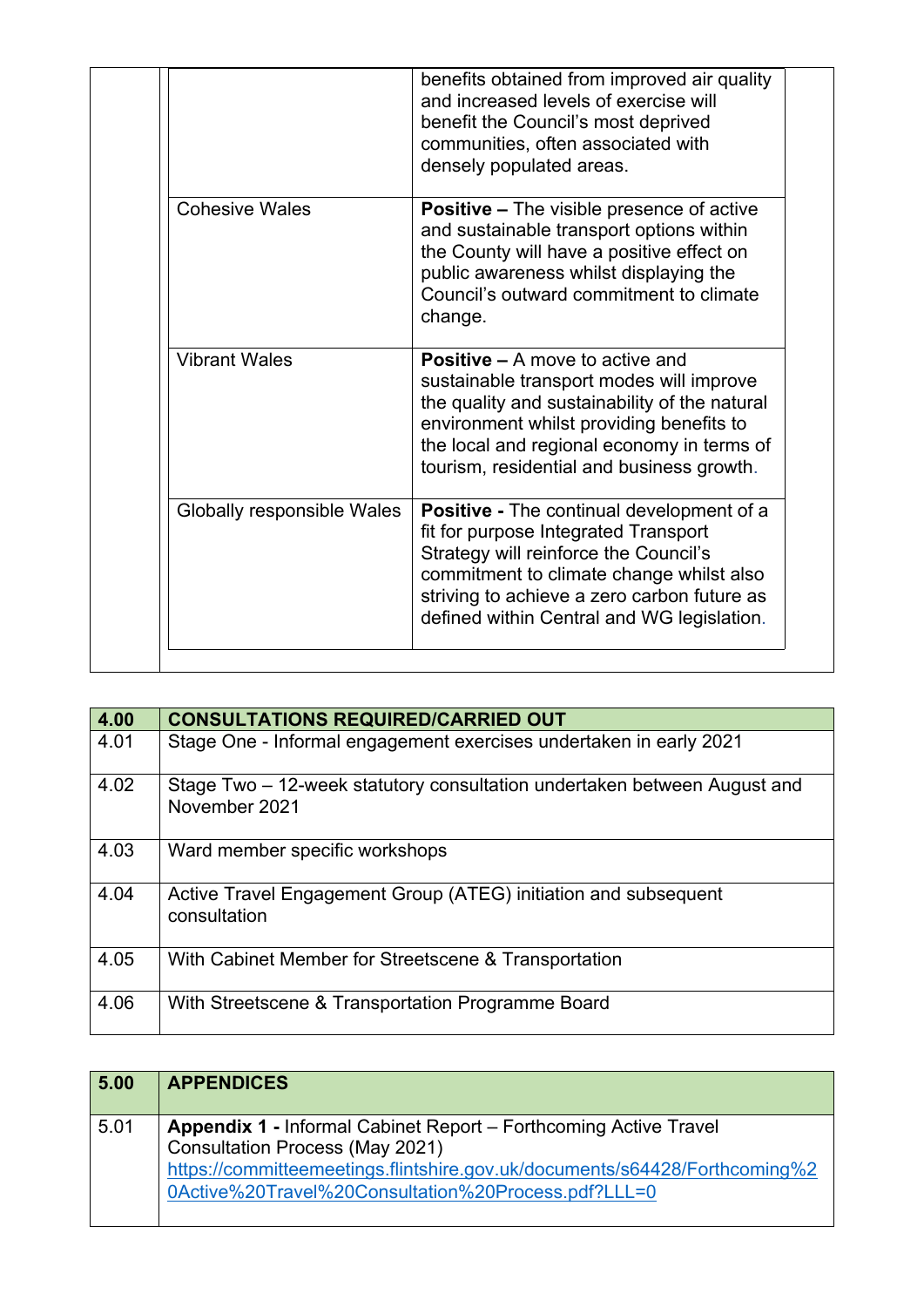| 6.00 | LIST OF ACCESSIBLE BACKGROUND DOCUMENTS                                                                                                        |
|------|------------------------------------------------------------------------------------------------------------------------------------------------|
| 6.01 | Guidance for local authorities planning and designing networks of walking<br>and cycling routes - https://gov.wales/active-travel-act-guidance |

| 7.00 | <b>CONTACT OFFICER DETAILS</b>                                                                                           |
|------|--------------------------------------------------------------------------------------------------------------------------|
| 7.01 | <b>Contact Officer: Anthony Stanford</b><br>Telephone: 01352 704817<br><b>E-mail:</b> anthony.stanford@flintshire.gov.uk |

| <b>GLOSSARY OF TERMS</b><br>These are provided corporately on the Infonet (link) and maintained<br>by the Executive Office                                                                                                                                                                                                                                                                                                                                                                                                                                   |
|--------------------------------------------------------------------------------------------------------------------------------------------------------------------------------------------------------------------------------------------------------------------------------------------------------------------------------------------------------------------------------------------------------------------------------------------------------------------------------------------------------------------------------------------------------------|
| (1) Active Travel (Wales) Act 2013 - The Active Travel (Wales) Act aims<br>to make it easier for people to walk and cycle in Wales, specifically to<br>promote walking and cycling as viable modes of transport for everyday<br>journeys such as to the shops, work or college. It places a legal duty upon<br>local authorities in Wales to map, plan for and promote active travel<br>journeys                                                                                                                                                             |
| (2) Active Travel Network Map (ATNM) - This map sets out the existing<br>and future infrastructure for walking and cycling within the areas covered<br>by the Active Travel Act which must be reviewed and updated periodically.                                                                                                                                                                                                                                                                                                                             |
| (3) Active Travel Act Guidance - Guidance for local authorities planning<br>and designing networks of walking and cycling routes. Includes best<br>practice on infrastructure design and gives guidance on how to provide<br>related facilities such as cycle parking.<br>https://gov.wales/sites/default/files/publications/2021-07/active-travel-act-<br>guidance 0.pdf                                                                                                                                                                                    |
| $(4)$ Designated settlements - Under section $2(4)$ of the act the Welsh<br>Ministers are empowered to designate localities in a Direction. The duty to<br>map routes is specific to those designated localities. This is to ensure that<br>there are plans in place for the creation of active travel networks in all the<br>most populous areas in each authority. It does however not limit an<br>authority's ability to develop network maps for other localities, where there<br>is demand for active travel routes and a high potential for their use. |
| (5) Active Travel audit tools - Local authorities need to make use of the<br>cycle and walking route audit tools (Appendix H of the Active Travel Act<br>Guidance) to assess the appropriateness of designating infrastructure as<br>part of the basic network.                                                                                                                                                                                                                                                                                              |
| (6) Prioritisation tool/matrix - Prioritisation tools aid the decision making<br>process regarding infrastructure projects and include specific active travel<br>criteria. A scoring matrix to assist prioritisation of schemes identified in the<br>ATNM, together with the associated scoring criteria (Appendix K H of the<br>Active Travel Act Guidance).                                                                                                                                                                                                |
|                                                                                                                                                                                                                                                                                                                                                                                                                                                                                                                                                              |